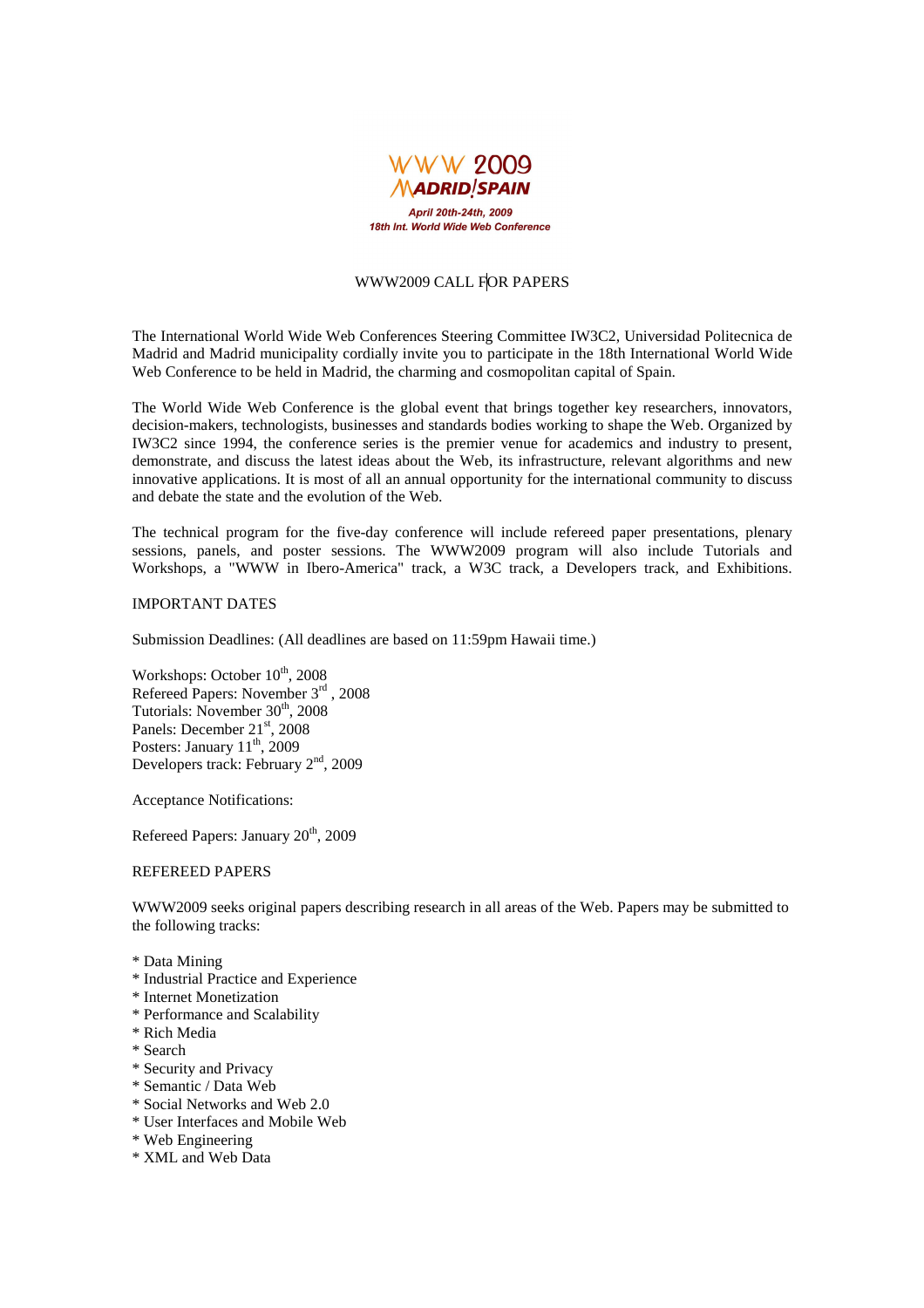In addition, the conference solicits original research papers to the alternate track: \* WWW in Ibero-America

Submissions should present original results and substantial new work and can be up to 10 pages in length. Papers should properly place the work within the field, cite related work, and clearly indicate the innovative aspects of the work and its contribution to the field, using for instance proper evaluation methods. We will not accept any paper, which, at the time of submission, is under review for or has already been published or accepted for publication in a journal or another conference.

General queries regarding the submission process can be sent to: program-chairs-www2009 at dit.upm.es.

All papers will be peer-reviewed by at least three reviewers from an International Program Committee. Accepted papers will appear in the conference online proceedings published by the ACM Digital Library and the conference's web site. Authors of accepted papers will retain copyright to their work, but will be required to sign a copyright release form to IW3C2.

Please see detailed submission information and requirements from the Submission Information and Requirements page.

The Program Committee will select a small number of excellent papers for fast-track journal publication in the ACM Transactions on the Web (ACM TWEB).

## DEVELOPERS TRACK

The Developers Track will focus on the WWW development community. Participants are invited to present new code and technology, with talks ranging from 5 to 45 minutes. Demos and walk-throughs of technical "nitty-gritty" are encouraged. Please submit a 1-2 page write-up of your proposed talk, slides, or a demo (url, screenshots, or video). Focus areas include, but are not limited to, mobile web, social networking, security, health, education, science, semantic web, mash-ups, web software/tools, and protocols. See more details from the Developers Track CFP page.

Inquiries can be sent to: developers-www2009 at dit.upm.es.

#### PANELS

Panels should focus on emerging technologies, controversial issues, or unsolved problems in the World Wide Web community to stimulate lively, thoughtful, and thought-provoking debate. We expect the panelists to actively engage the audience and help them gain a deeper understanding of the issues. The goal of a panel is to debate and thus panels should always reflect more than one point of view.

All areas of interests to WWW participants are acceptable as a panel topic. Panel proposals will be accepted on the basis of their audience appeal, credentials of panelists, originality, and focus on disputed topics. A rolling acceptance policy will be followed: panel submissions will be considered as they arrive, and while most will receive deferred decisions, some may be immediately accepted or returned to the proposer for improvement. See more details from the Call for Panels page.

Inquiries can be sent to: panels-www2009 at dit.upm.es.

### POSTERS

The poster track at the WWW2009 conference will continue the established tradition of providing an interaction opportunity for researchers and practitioners to present and demonstrate their new and innovative work-in-progress and to obtain feedback from their peers in an informal setting. It gives conference attendees a way to learn about novel on-going research projects that might not yet be complete, but whose preliminary results are already interesting. It also provides poster presenters with an excellent opportunity to receive invaluable feedback from knowledgeable sources. See more details from the Posters CFP page.

Inquiries can be sent to: posters-www2009 at dit.upm.es.